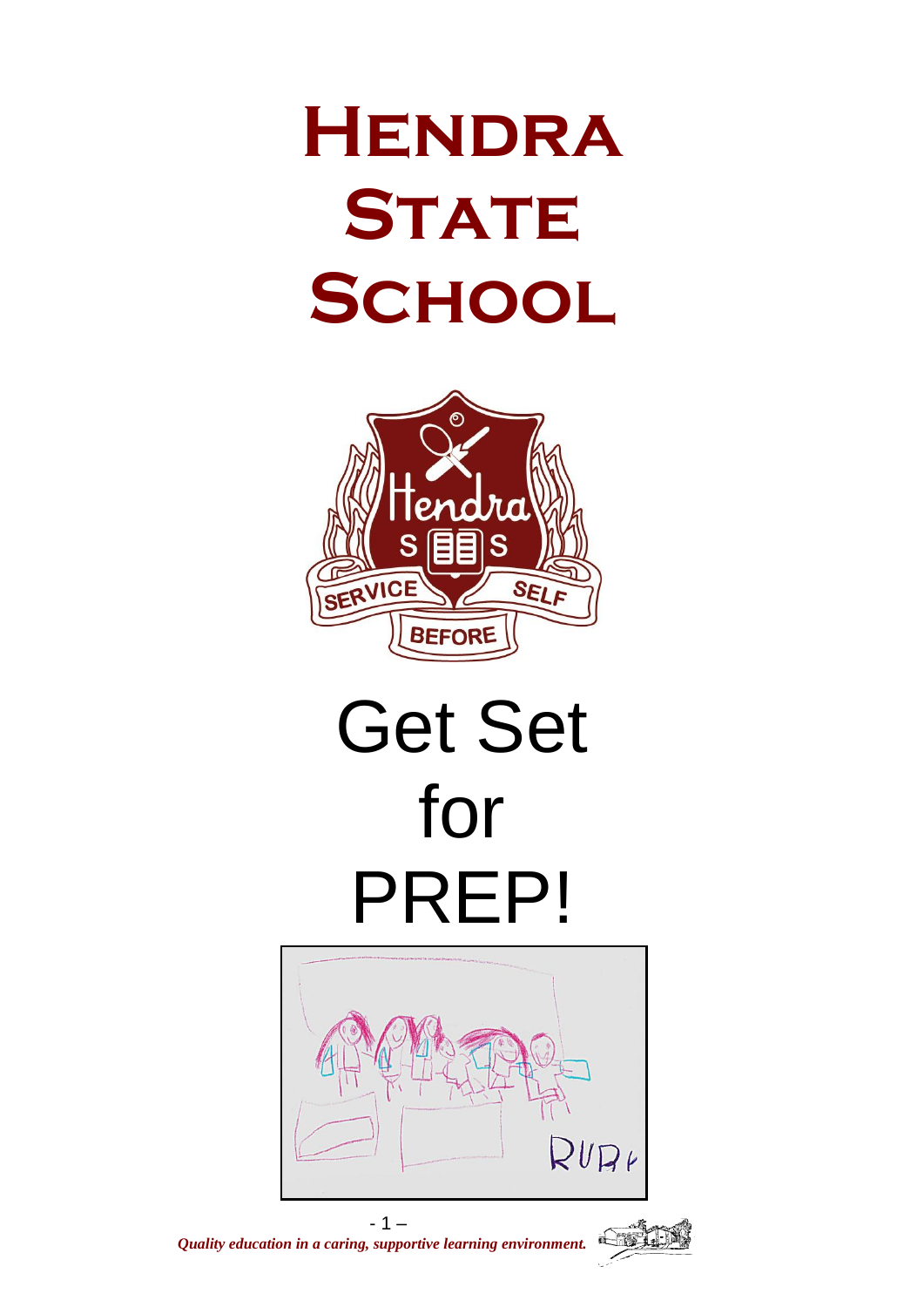### **School Philosophy**

#### **Hendra State School =** *Quality education in a caring, supportive learning environment*

#### **STATEMENT OF PURPOSE**

Our purpose at Hendra State School is to create:-

"a safe, tolerant and disciplined environment within which young people prepare to be active and reflective Australian citizens with a disposition to lifelong learning. Students of the Hendra State School community will be able to participate in and shape community, economic, and political life in Queensland and the nation. They will be able to engage confidently with other cultures at home and abroard." (QSE 2010)

#### **OUR PHILOSOPHY**

Education at Hendra State School – is based on four key ideas:

- At Hendra State School, we are committed to providing a safe and supportive learning environment, where inclusive and engaging curriculum and effective teaching is paramount;
- At Hendra State School, we believe all members of the Hendra State School community will conduct themselves in a lawful, ethical, safe and responsible manner that recognises and respects the rights of others;
- At Hendra State School, we believe caregivers should show an active interest in their child's schooling and cooperate with the school to achieve the best outcomes for their child. Caregivers are expected to support school staff in maintaining a safe and respectful learning environment for all. We believe that enhanced outcomes are achieved by initiating and maintaining constructive communication and relationships with students and their caregivers; and
- At Hendra State School, students are expected to take responsibility for their learning and behaviour, and actively participate in the educational program provided. Students must demonstrate respect for themselves, other members of the school community and the environment. All students will behave in a manner that respects the rights of others, including the right to learn. Students will cooperate with all members of staff and others in authority.

#### **Beliefs & Values – Student Behaviour**

Hendra State School is committed to developing a school culture that promotes and maintains a high standard of student behaviour, where students are encouraged to and expected to **accept responsibility for their own behaviour.** At Hendra State School students will **respect the rights**, property and opinions of themselves and others. Our school culture will inspire all students to become **responsible**, **respectful**, **self-motivated** and **cooperative** individuals, who have acquired values supportive of their lifelong wellbeing.

At Hendra State School we believe that:-

- The **social outcomes** of schooling are as important as the academic outcomes in determining future success and happiness;
- Students can be assisted to **accept responsibility for their behaviour** choices through explicit teaching, modelling and encouragement:-
- **Positive teacher-student relationships**, a stimulating and productive classroom environment and an engaging and inclusive curriculum are fundamental in promoting positive behaviour;
- Consistent, **responsible parenting**, which models acceptable social behaviour, is an important influence on student behaviour;
- Managing student behaviour is a **joint responsibility** of students, parents and staff; and
- **There are many factors –– personal, interpersonal and environmental –– that influence student behaviour as the student interacts with the elements of the school environment.**

*The use of a fair, consistent and responsive approach that encourages students to take responsibility for their behaviour is the most effective way to achieve long-term behaviour changes. A range of factors needs to be considered when choosing responses to student behaviour. These include context, emotional well -being, culture, gender, race, socio-economic situation and impairment, all of which can influence the way in which students act or react to adult responses.*

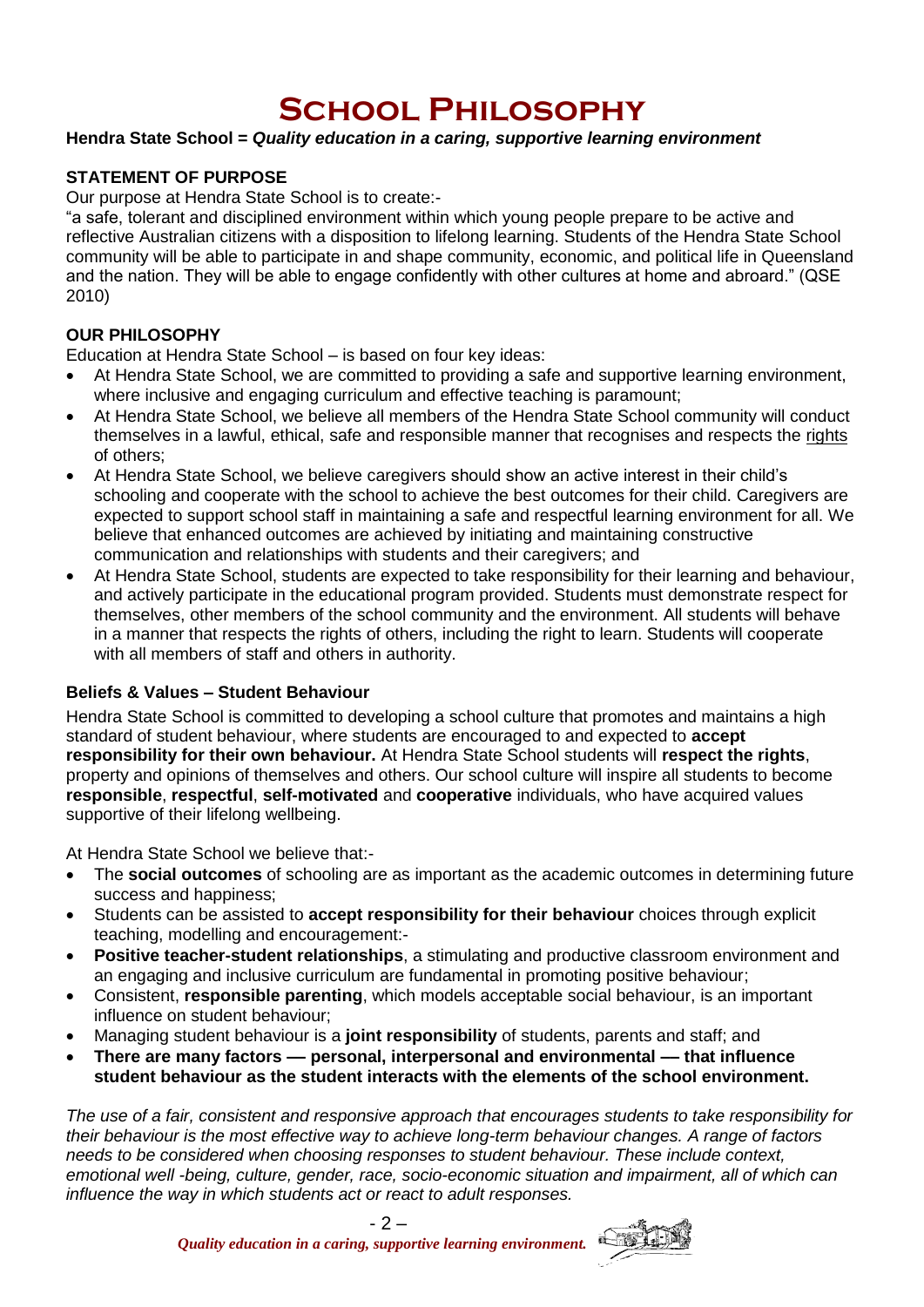#### **Beliefs & Values – Learning**

Essential to effective learning is a safe, supportive and disciplined environment that respects the following **rights**.

- The rights of all students to learn
- The rights of teachers to teach
- The rights of all to be safe.

At Hendra State School we believe that:-

- Education is a **life-long** process;
- Effective teaching practices and quality curriculum will result measurable improvement in **student learning outcomes**;
- Students need to be viewed as **unique individuals** and as such our school needs to establish and enhance programs which cater for the **individual needs** of our students and staff, their diverse learning styles, abilities, social and cultural backgrounds;
- Students require opportunities to engage in **quality learning experiences** that foster a love of learning and equip all students with the skills and capacities to become productive members of society; and
- Students have a **natural desire to learn**. This eagerness and curiosity should be fostered by parents and teachers.

#### **Beliefs & Values – School Community**

The Code of School Behaviour defines the responsibilities that all members of the school community are expected to uphold and recognises the significance of appropriate and meaningful relationships.

The Code of School Behaviour is based upon shared values and beliefs for the school community. They include the following:

- Honesty;
- Respect for self and others;
- Responsibility and self-discipline;
- Excellence and self-confidence:
- Professionalism: accountability and high performance;
- Supporting innovation and creativity in safe and supportive environments;
- Diversity and inclusiveness: encouraging all parties to participate in education.

At Hendra State School we are committed to initiating and maintaining **constructive communication and relationships** with students and parents/guardians.

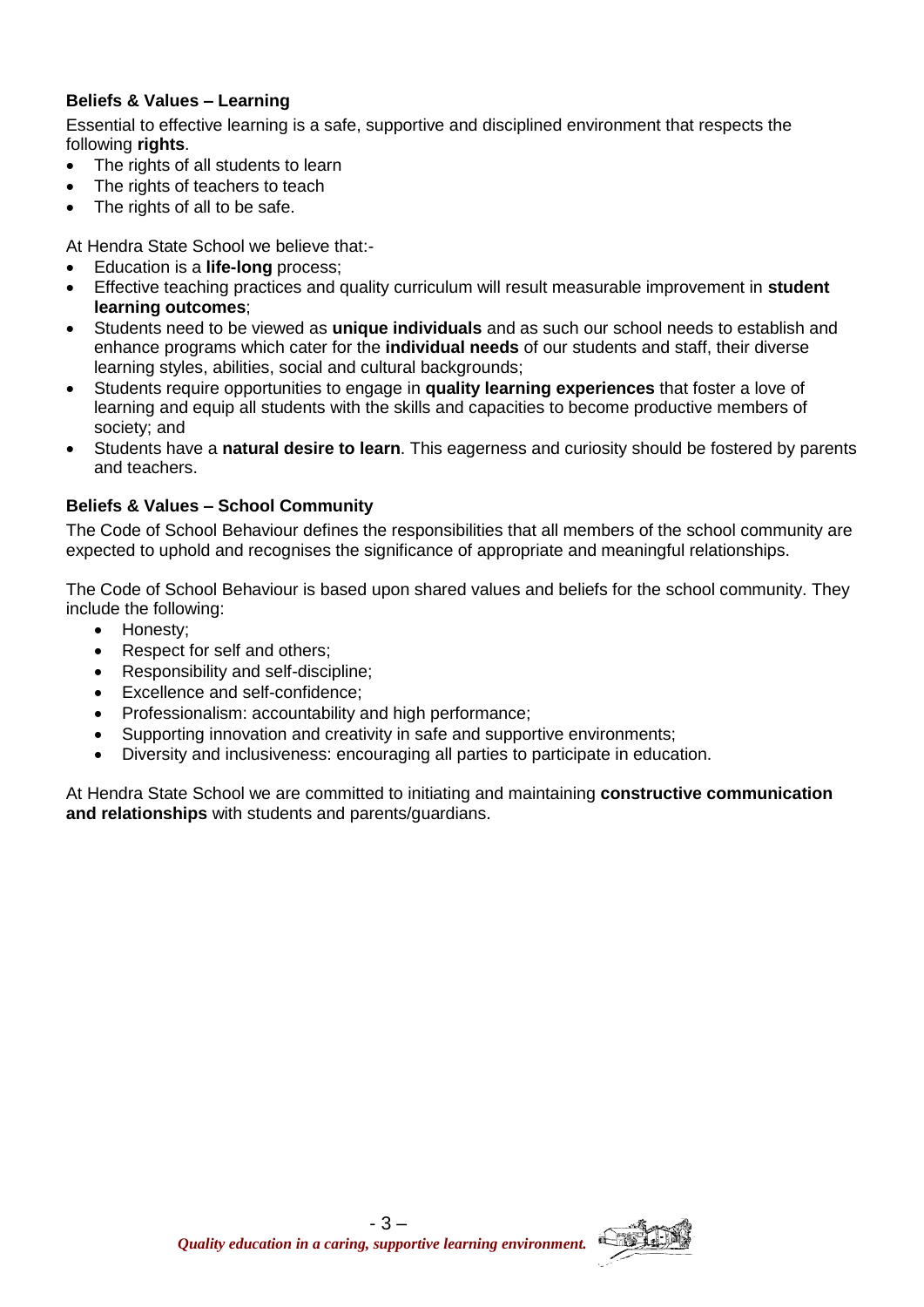#### **1. Welcome**

We are pleased to welcome you to Hendra State School Prep Year. Prep is the first year of the Early Phase of learning which spans from Prep to Year 3. Hendra State School is a small school making it quite unique in its philosophy. Prep is part of a multi-age class structure. Being a small school provides many benefits for our Prep children:

Being taught in small groups provides more individualised instruction.

Being in a multi-age setting provides the scope to extend those children who need extending.

 It gives the Prep children a chance to see more formalised learning in a positive light, better preparing them for their Primary school experience.

 The interaction with children of different ages is beneficial socially to the Prep students particularly in regards to learning school routines and co-operative play.

#### **2. Hendra State School Early Years Philosophy**

#### **Understandings and Beliefs about Young Children**

Our children:

 Come from diverse backgrounds, are at varied stages of development and have varied learning styles

- Work best in a safe environment with flexible, meaningful activities
- Benefit from strong working partnerships between families and the school community

#### **How Young Children Learn**

Our children learn best through multi-sensory experiences and active exploration incorporating physical, intellectual, language, emotional and social skills:

- In a non-competitive environment where efforts are valued
- In a supportive environment where learning is built around prior experiences
- When involved in developmentally appropriate decision making
- Where flexibility and routine co-exist
- At Hendra State School we endeavour to **create and sustain a learning community** where everyone continually learns and grows through
- Learners who
- are unique individuals
- have a broad interest in knowledge and life experiences which affect the meaning they gain from new learning
- learn in many different ways and at different stages
- are resilient and self confident
- Learning which
- is a lifelong process
- is supportive, collaborative, challenging, relevant, meaningful and fun
- involves active partnerships
- -

Children are strong, rich and capable. All children have preparedness, potential, curiosity and interest in constructing their learning, negotiating with everything their environment brings to them.

Gandini (1993)





 $-4-$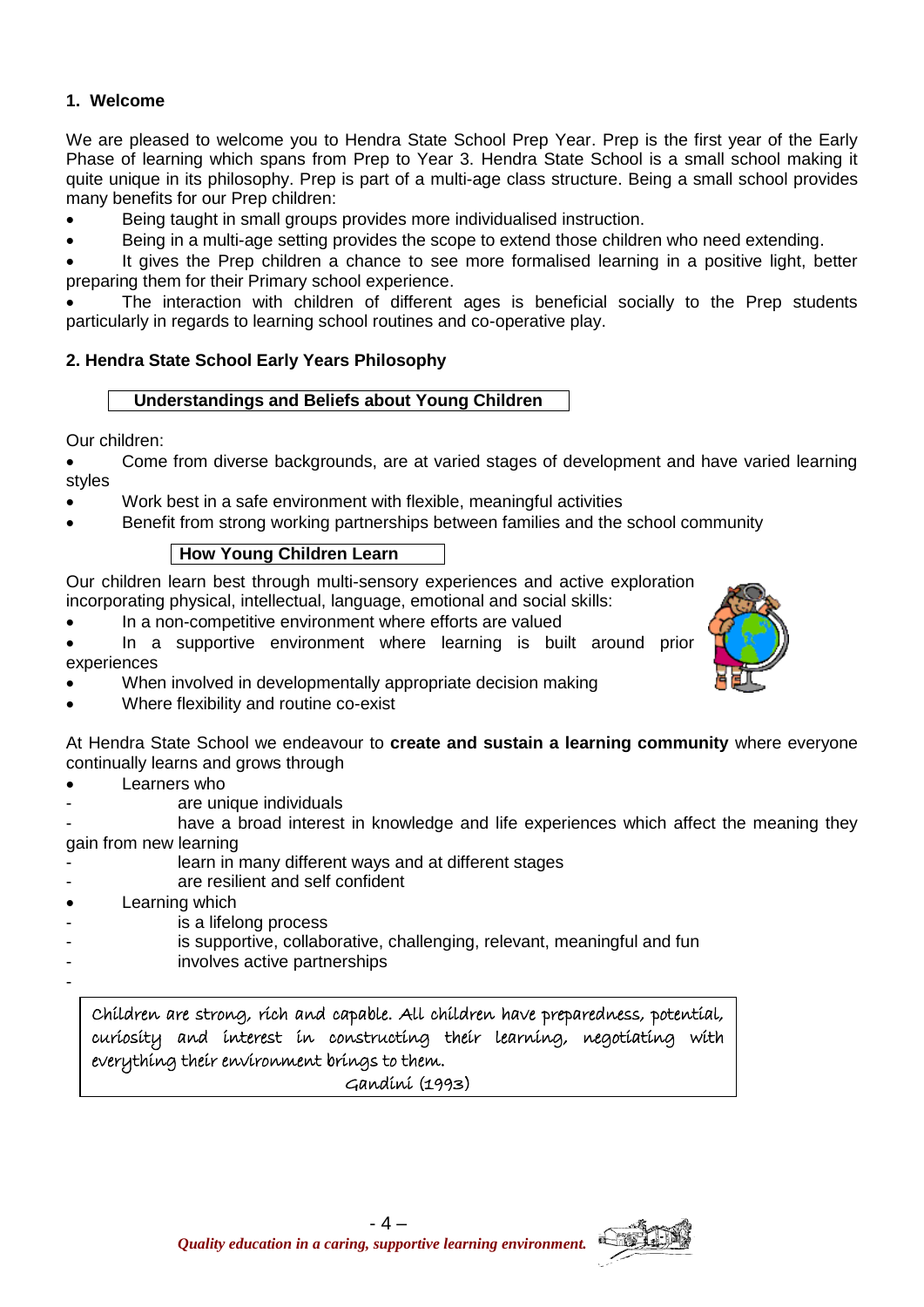#### **3**. **The Role of the Early Childhood Teacher**

The Teacher

- is a facilitator and a co-ordinator
- creates positive, supportive, safe yet challenging learning environments
- is caring yet promotes self confidence and independence
- develops partnerships
- develops and implements age appropriate curriculum
- supports all stakeholders
- understands the phases of child development

Our Early Years Classrooms incorporate:

 A range of structured teaching models catering for individual, small group and whole class situations

 Strategies to effectively implement school-based curriculum and the school's Responsible Behaviour Plan for Students

#### **4**. **The Early Years Curriculum – What will my child be learning?**

Teachers at Hendra State School will plan, teach, assess and report using the Australian Curriculum and relevant areas of the Queensland curriculum in 2014.

#### *Australian Curriculum*

The Australian Curriculum provides content descriptions and achievement standards for English, Mathematics, Science and History. It provides elaborations on the content descriptions to support teachers to interpret the content descriptions. It is important to note that the elaborations are not individualised teaching points.

The Australian Curriculum also provides general capabilities and cross-curriculum priorities as key dimensions of the curriculum. The general capabilities encompass the knowledge, skills, behaviours and dispositions that children develop and use in their learning across the curriculum. The Australian Curriculum includes seven general capabilities, which are referred to as being embedded into relevant learning area content. The general capabilities are:

- Literacy
- Numeracy
- Information and communication technology (ICT) capability
- Critical and creative thinking
- Personal and social capability
- Ethical behaviour
- Intercultural understanding.

The cross-curriculum priorities address contemporary issues relevant to the real lives of children. The Australian Curriculum includes three cross-curriculum priorities, which are embedded into relevant learning area content. They are:

- Aboriginal and Torres Strait Islander histories and cultures
- Asia and Australia's engagement with Asia
- Sustainability.

#### *Queensland Curriculum*

For Prep, the Queensland curriculum is used for learning areas where the Australian Curriculum is not yet available.

The Early Years Curriculum establishes links for children between their prior, current and future learning. It provides a broadly based, integrated programme consisting of a framework focused on the 5 early learning areas:

Social and personal learning



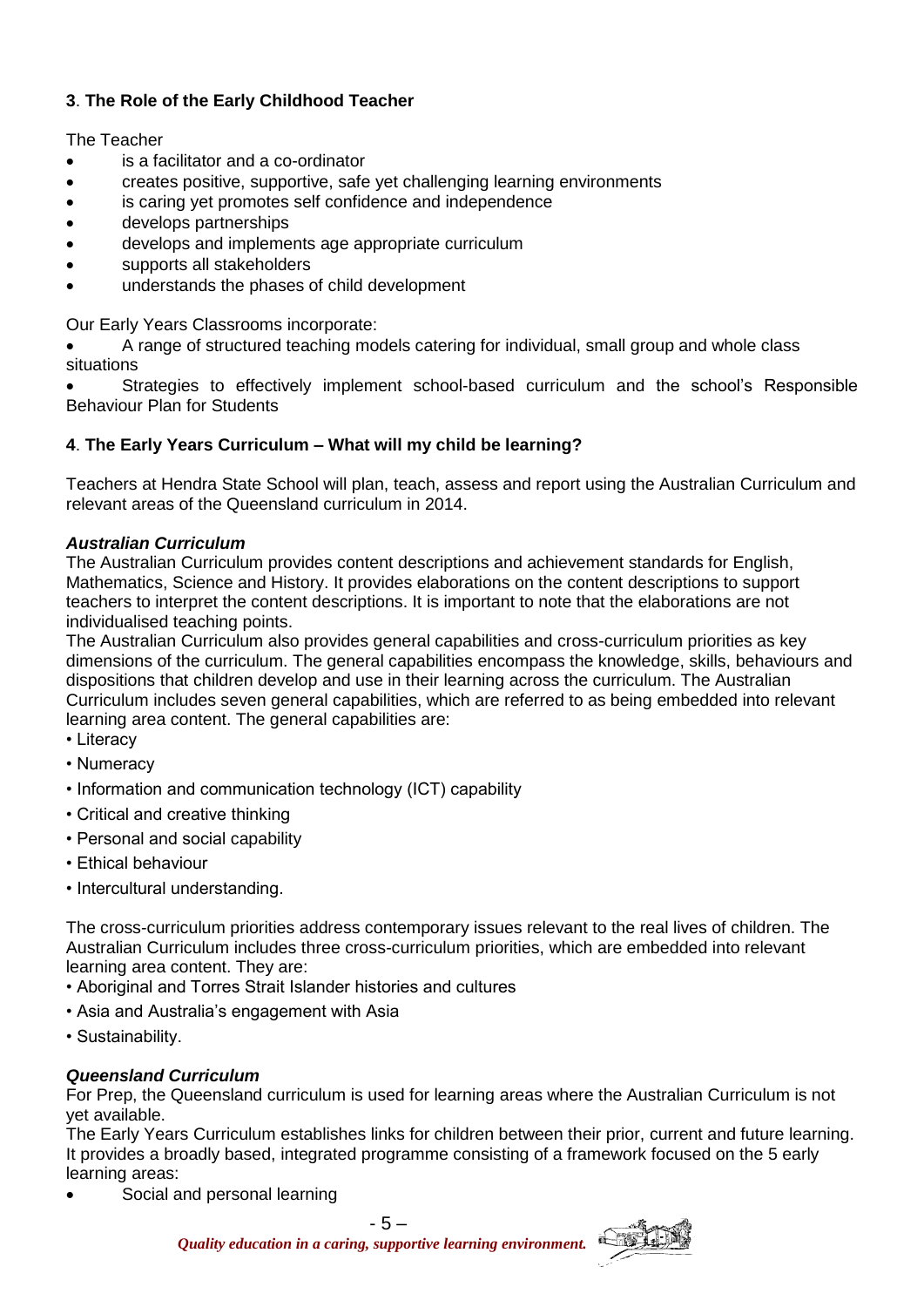- Health and physical learning
- Language learning and communication
- Early mathematical understandings
- Active learning processes

Early Years teachers are involved in planning, interacting, monitoring and assessing, and reflecting on each of the five early learning areas

Learning experiences are planned taking into consideration the 5 contexts for learning:

- Play
- Real life situations
- **•** Investigations
- Routines and transitions
- Focused learning and teaching

A balanced curriculum provides opportunities for children to engage in all five contexts for learning on a daily basis, engaging in active learning through play, real-life situations and investigations, interspersed with meaningful routines and transitions and short, appropriate, focused learning situations. By integrating these 5 contexts into the child's learning experiences, the teacher is ensuring that the

child gets a good all-round education in Prep.

#### **5. Monitoring and Assessment**

Monitoring and assessing is part of ongoing curriculum decision making. Assessing involves the purposeful, systematic and ongoing monitoring of children's learning. The information gathered is used to:

- plan for future learning
- make judgments about the child's learning and development

 inform conversations with the child, parents / carers, specialist teachers, and other professional colleagues

At Hendra, assessing and monitoring of our Prep children comprises of

 face to face interviews (at a time determined by the school – usually at the end of Semester 1 and 2)

 individual folios – a collection of information eg sheets, pictures, photos, anecdotal records collected and discussed at interviews

- report cards
- standardised testing results

#### **6. Parental involvement in Prep**

Please introduce yourself early in the year to the teacher and staff - we would like to know who you are! Parents play a vital role in their child's education. Bridge the gap between school and home by talking to your child daily about their day and keeping up with the themes and activities in the classroom.

Parents/Caregivers should:

• Read all the information relating to the Prep Year in order to be familiar with our policies, routines and practices

- Comply with relevant health and hygiene policies
- Discuss any issues with the teacher
- Notify the staff of any changes relating to address, phone numbers and emergency contacts

How to get involved:

Visit the room and join in!



- 6 – *Quality education in a caring, supportive learning environment.*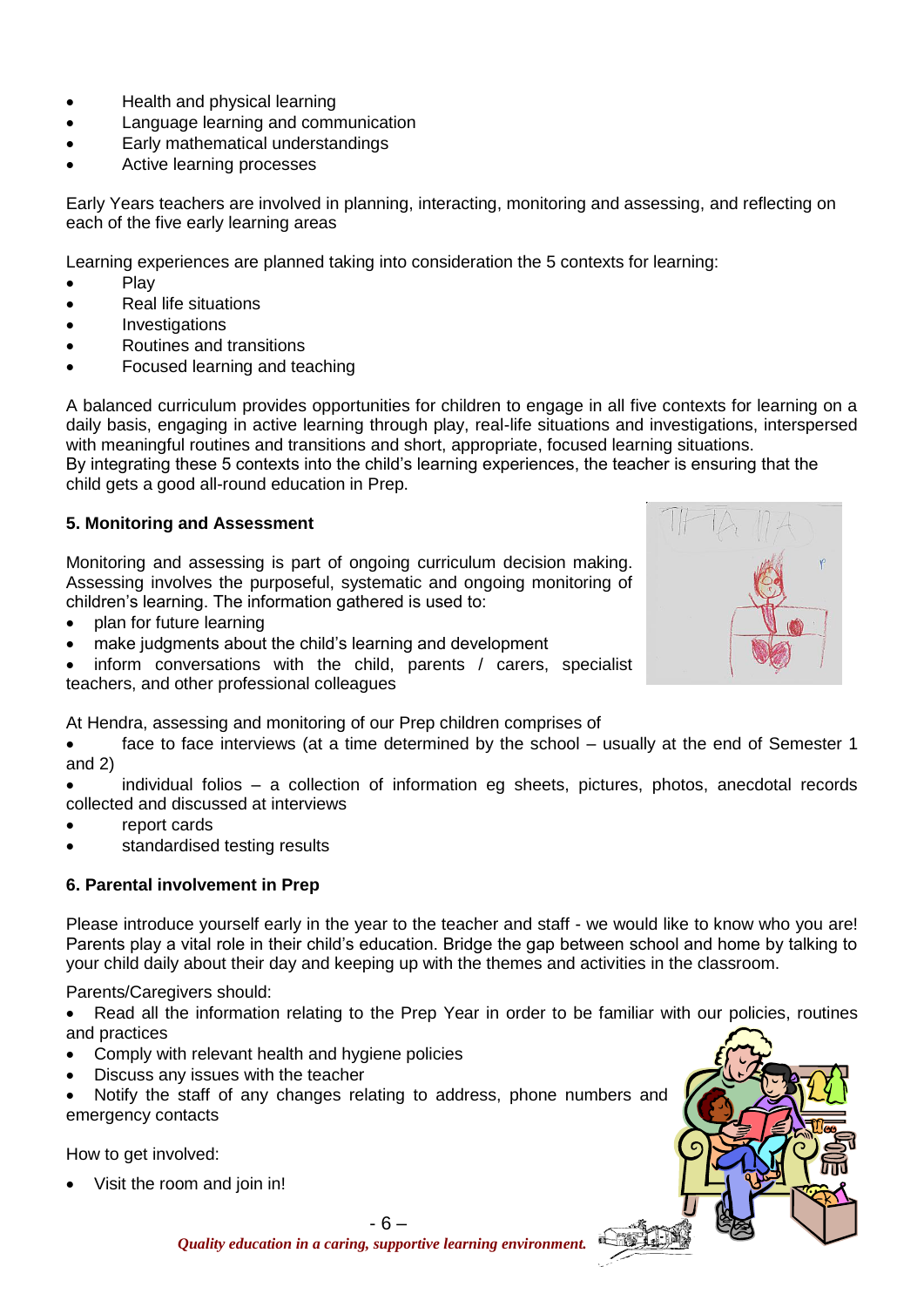- Read the noticeboards and newsletters
- Collect materials for use in collages and art work
- Ensure that your child has all the books and stationary needs required
- Offer to share any hobbies, interests or expertise you may have
- Support and attend excursions and special events if at all possible
- General classroom help eg hearing reading, changing library books, supervising small groups
- Read to your child daily

#### **6. Ready, Set, Go!**

Starting school can be exciting and stressful for both parents and children. There are some simple steps you can take to ensure a smoother transition for your child and a more relaxed time for you.

#### **Habits that will help**

 Putting things away **-** setting a regular time to pick up things is a good way to help develop responsibility and the ability to organise

- Learning to listen and follow directions
- Doing simple chores teaches children responsibility and reliability
- Getting along with others fosters a sense of helping, caring and sharing
- Learning to use scissors will help with many activities especially cutting and pasting
- Dressing themselves especially manipulating zips, buttons, buckles and tying shoelaces

#### **Independence**

It is important to foster a feeling of independence for Day One. Here are some things parents can encourage their child to do:

- Carry his/her own bag
- Learn his/her first and last name, address and phone number
- Walk to and from the classroom after the first week or two
- Search for lost property on their own
- Respond verbally when spoken to
- Eat and drink from a lunch box and not to share food
- Use the toilet properly

Become familiar with the school, its teachers and students. This will help settle your child during the first few days. Don't leave your child in the dark – tell them as much as you know about what will happen at prep. Drive by the school, find some friends who will be attending the same prep, buy your requirements with your child and come and visit the school beforehand.

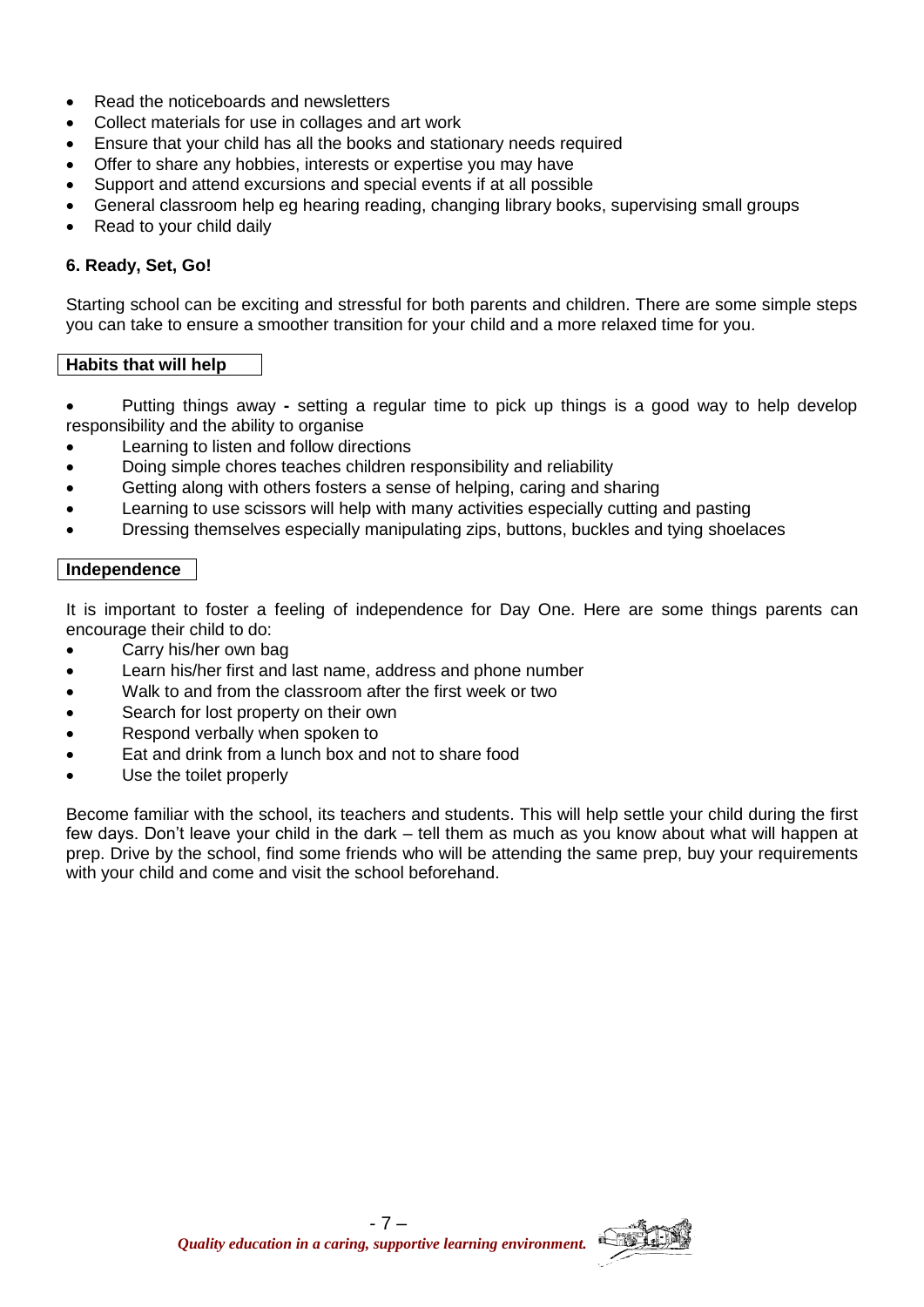#### **On the big day**

Be organised! The more ready you are, the more relaxed you and your child will be. Have all the prep requirements ready and labelled beforehand. Your child may become anxious if you arrive at prep and don't have some of the requirements the other children are arriving with.

Prepare everything the night before, eat a healthy breakfast and talk through the day with your child. Pack them a healthy lunch and show them what they will be eating.

Bring them into the classroom, settle them and find something of interest for them to do (puzzles, games, play dough). Say goodbye and tell them where you will be waiting when class is over.

Do not worry if your child does not separate easily. The best thing to do is say your goodbyes and leave. The teacher or teacher's aide will assist in settling your child and stay with them if they are anxious. Children usually settle quickly and if they don't, you will be contacted.

#### **Uniform**

Prep children wear the Hendra State School uniform. This includes black shoes with Velcro (unless your child can successfully tie his/her shoelaces) and white socks. For more details, please refer to our handbook. All uniforms can be purchased at the uniform shop at our school. **It is important to name all pieces of clothing so they can be recovered if lost.** This is especially important in Term 1 and 4 when we have swimming.

#### **Routines**

Our day begins at **8:30am**. Please be punctual as we do start our activities soon after this time. Our first break is at **10:30am until 11:15am** and second break is **1:00pm until 1:30pm.**

Children are allowed to play on the play equipment and the oval at both breaks. School finishes at **2:30pm**.

**We have assembly every Friday at 8:35am. Parents are very welcome to attend.**